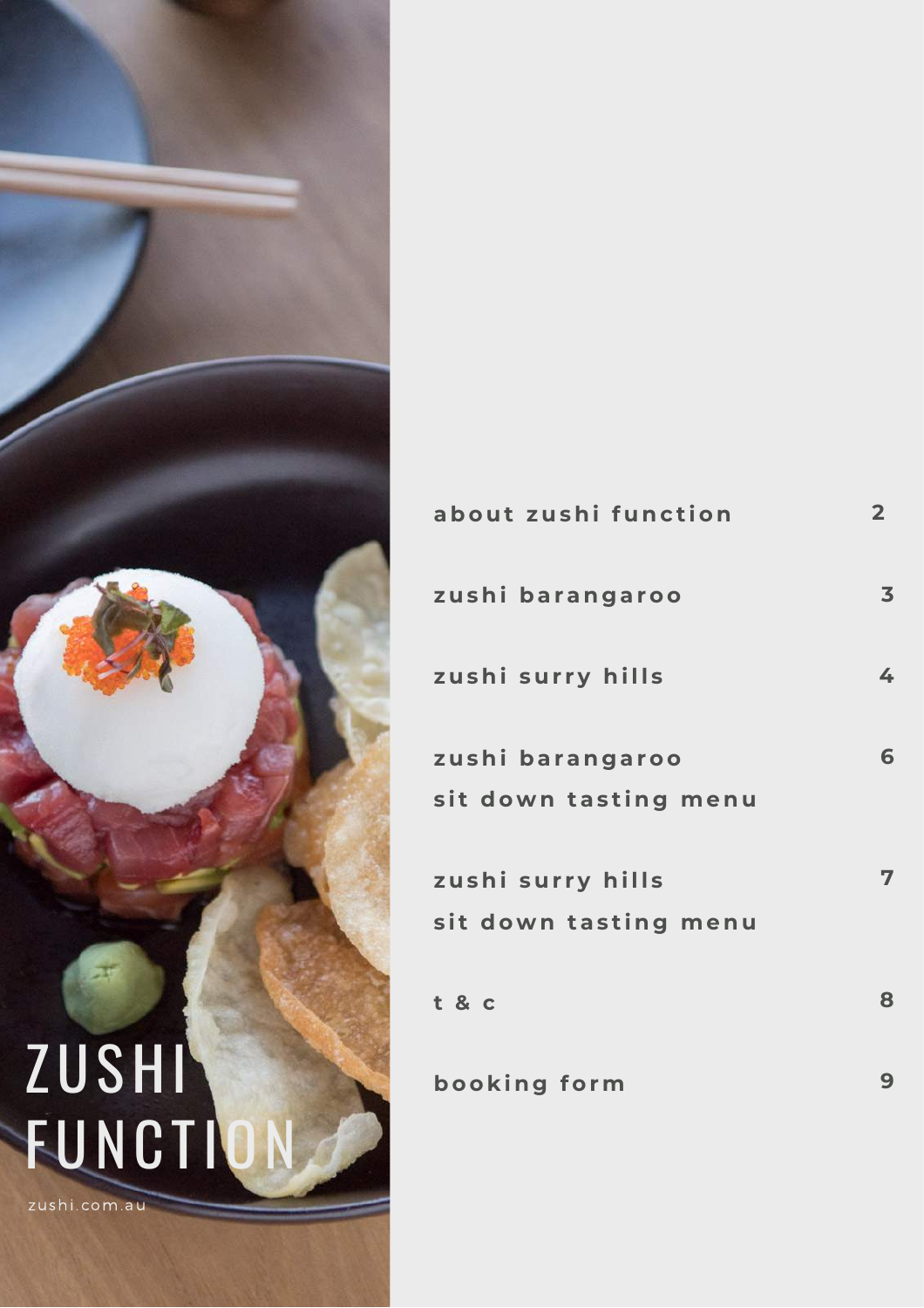#### **Zushi Functions**

Zushi loves hosting your parties! Whether it's a sit down group for a private party, corporate function or just a bar tab with colleagues, Zushi can cater for any style of event.

We have 2 locations available to book: **Zushi Surry Hills** - Shop 2a, 285a Crown St, Surry Hills 2010 **Zushi Barangaroo** - Shop 10, 33 Barangaroo Ave, (located on Wulugul Walk) Barangaroo South 2000

See images over to secure the right location for you.

Simply fill out the booking form and email it to functions@zushi.com.au **at least one week prior your event** in order to secure your reservation.

Please note credit card details are only required to secure the reservation and no deposit will be taken from this card unless a deposit is requested for your type of booking or a cancellation/no shows occurred.

All functions of group of 10+ for Zushi Barangaroo and Zushi Surry Hills must select our tasting menu + 10% service charge will apply in final bill. If you have any special requests please don't hesitate to contact us by email at functions@zushi.com.au.

Please note that function bookings are not confirmed until we contact you upon receipt of your form.

If, for some reason, we do not contact you within 24 hours after sending your form, please give us a call to check on it.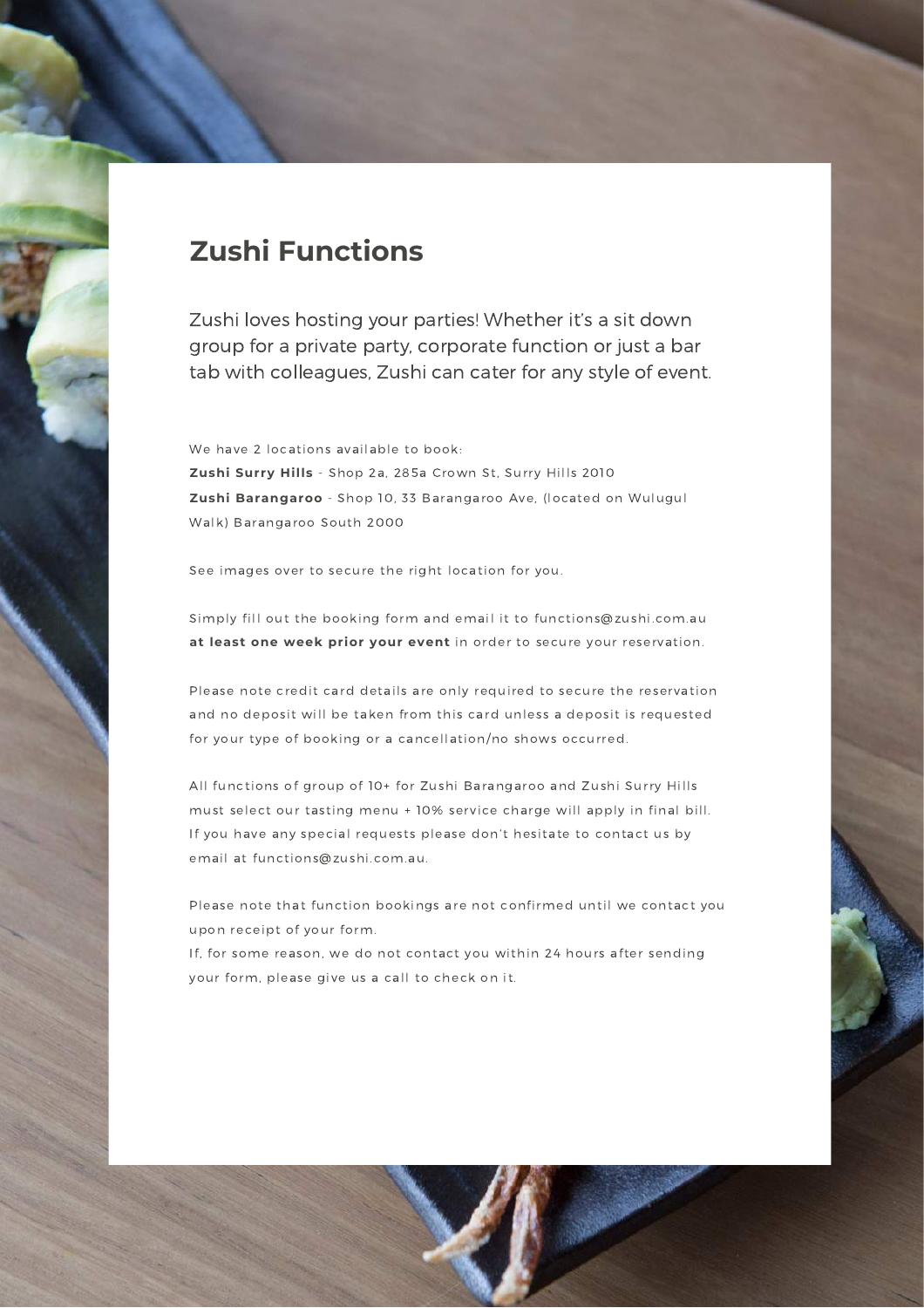## **Zushi Functions Barangaroo**

| <b>Capacity</b>             | 100 guests                                      |
|-----------------------------|-------------------------------------------------|
| <b>Privacy level</b>        | Open dining area                                |
| <b>Table configurations</b> | Long rectangular tables                         |
| Terms of use                | Must select tasting menu \$77/\$99 per person + |
|                             | 10% service charge will apply in final bill     |
|                             |                                                 |
| <b>Menu selection</b>       | \$77pp tasting menu for sit down (see page 5)   |
|                             | \$99pp tasting menu for sit down (see page 5)   |

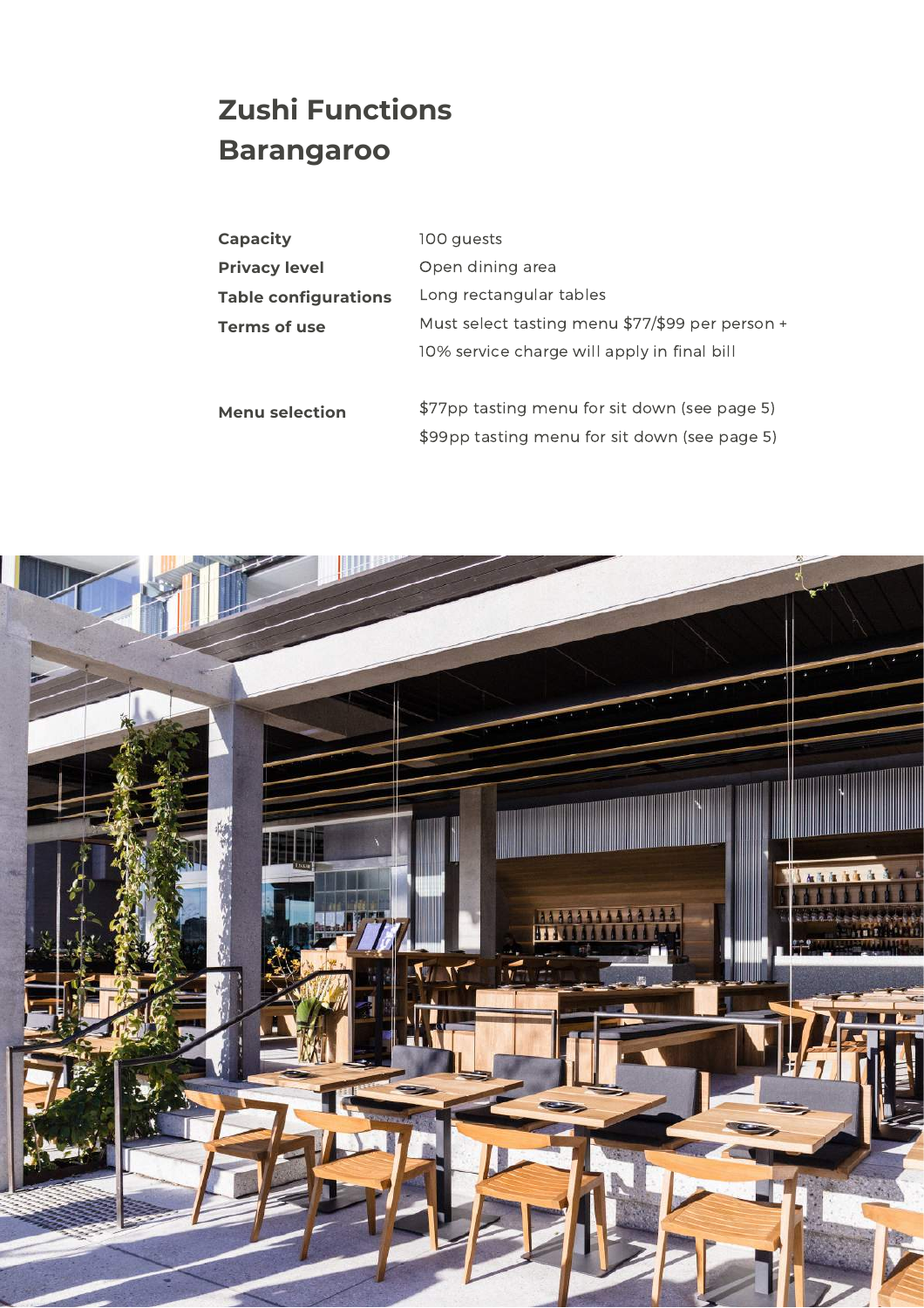### **Zushi Functions Surry Hills - Mezzanine level**

| <b>Capacity</b>             | 40 guests                                       |
|-----------------------------|-------------------------------------------------|
| <b>Privacy level</b>        | Open private dining level                       |
| <b>Table configurations</b> | Long rectangular tables                         |
| Terms of use                | Must select tasting menu \$69/\$89 per person + |
|                             | 10% service charge will apply in final bill     |
| <b>Menu selection</b>       | \$69pp tasting menu for sit down (see page 6)   |

\$89pp tasting menu for sit down (see page 6)

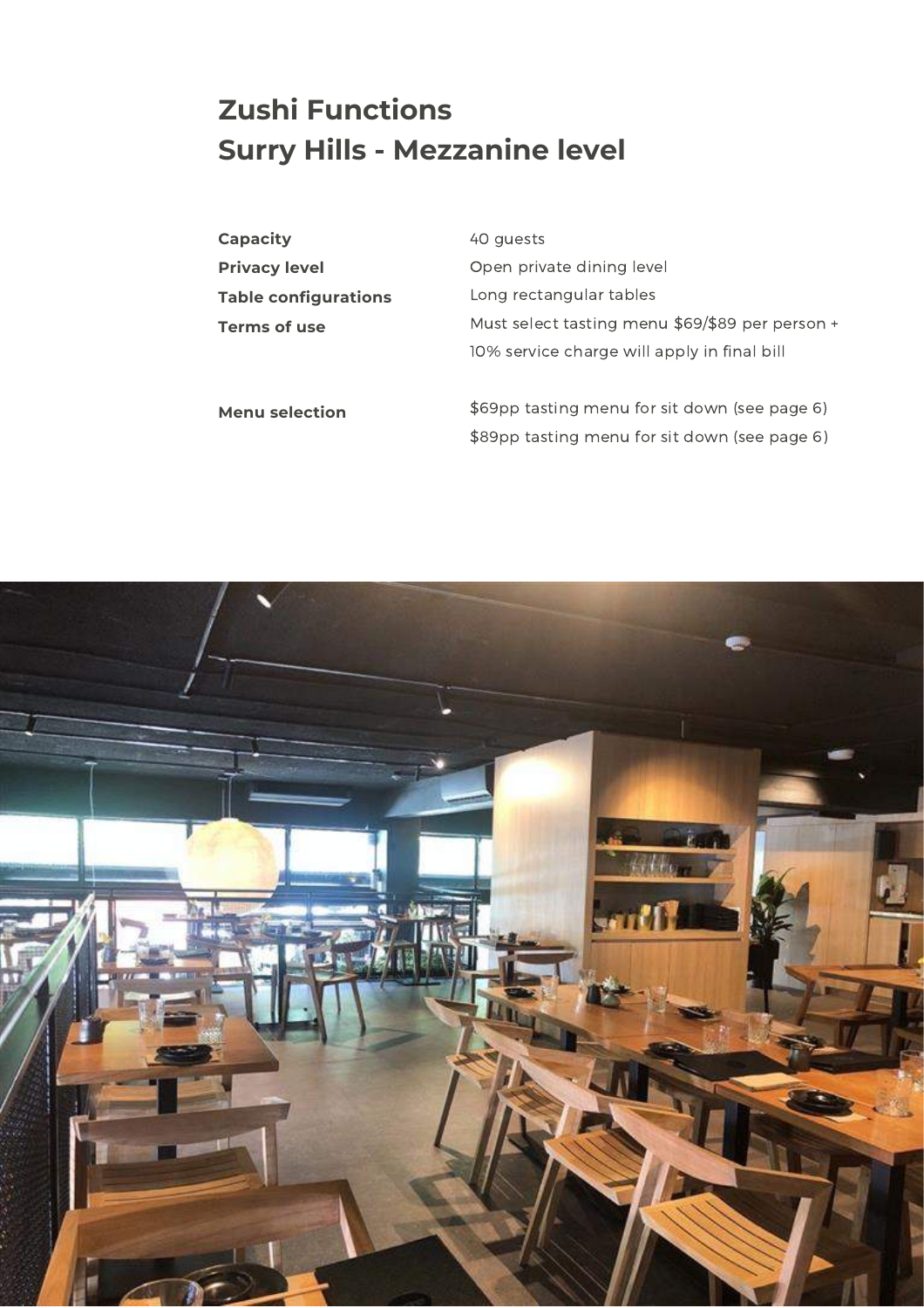## **Zushi Functions Surry Hills - Courtyard**

| <b>Capacity</b>             | 50 guests                                       |
|-----------------------------|-------------------------------------------------|
| <b>Privacy level</b>        | Semi private outdoor dining area                |
| <b>Table configurations</b> | Long rectangular tables                         |
| Terms of use                | Must select tasting menu \$69/\$89 per person + |
|                             | 10% service charge will apply in final bill     |
| <b>Menu selection</b>       | \$69pp tasting menu for sit down (see page 6)   |
|                             | \$89pp tasting menu for sit down (see page 6)   |

![](_page_4_Picture_2.jpeg)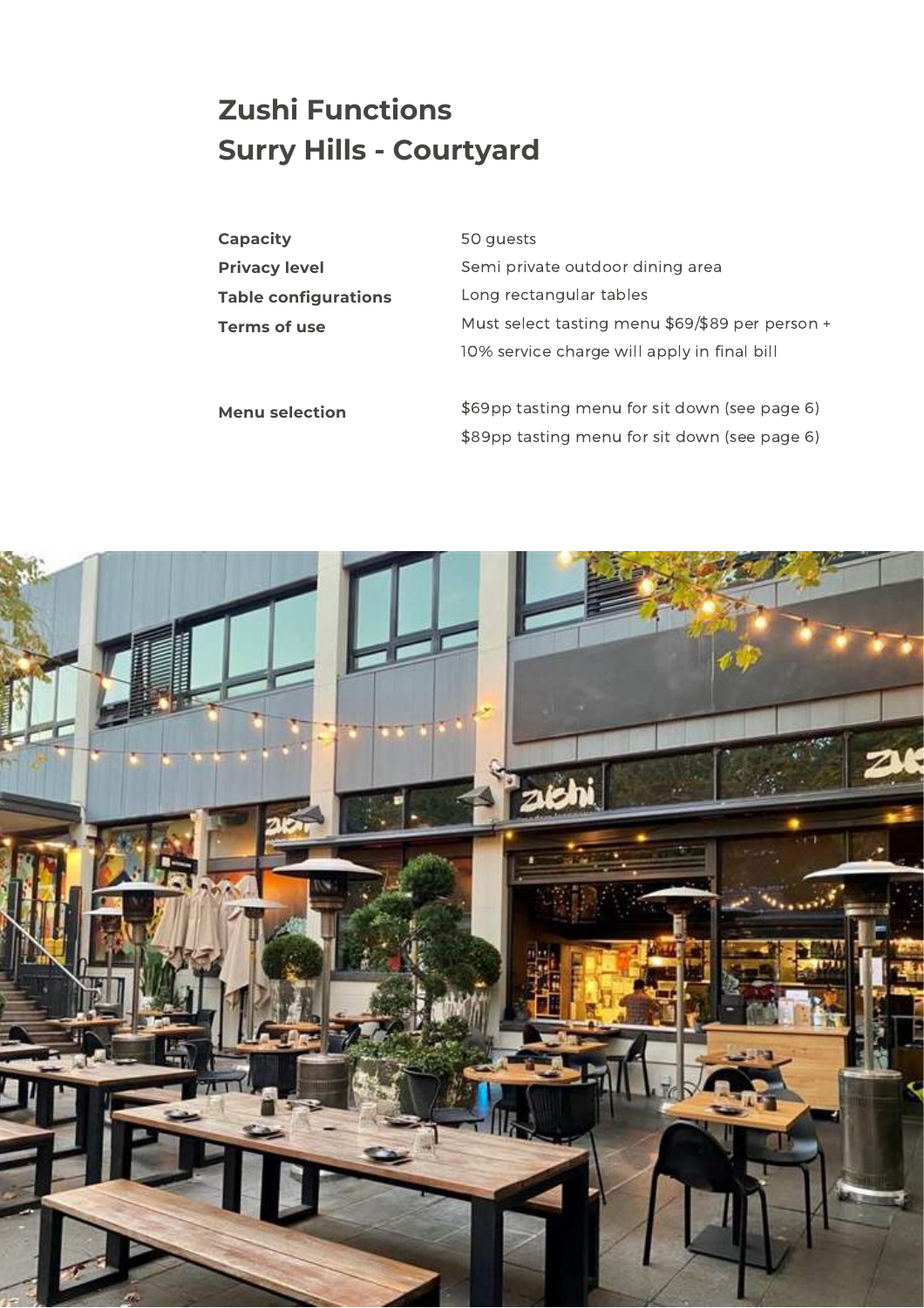### **Zushi Barangaroo Lunch & Dinner Tasting menu**

## Sit down

We happily cater for any dietary requirments

Must select either \$77/ \$99 tasting menu Please note 10% service charge applies in final bill

#### **\$77pp Tasting Menu**

**Kingfish carpaccio,** thinly sliced kingfish, salmon roe, mango jelly, herbs, yuzu kosho dressing **Chefs selection of sashimi Honey prawns**, honey mayo glazed **Chicken karaage**, deep-fried chicken, lime, honey mayo **Asparagus tempura**, lightly battered asparagus, pecorino, dasi **Yuzu Miso salmon,** oven roasted TAS salmon, grilled cos lettuce, yuzu miso glazed, quinoa, lime **Duck teriyaki,** oven roasted soy + asian herbs, teriyaki, pumpkin purée, sweet potato **Grilled broccolini,** nori butter, white sesame **Steamed rice**

#### **\$99pp Tasting Menu**

**Sashimi special**, fish of the day, thinly sliced, chilli ponzu **Tuna tataki**, seared yellowfin tuna, tamari ponzu, leek,

shiso cress

**Chefs selection of sashimi**

**Corn ribs**, shichimi, parmesan, lime

**Scallop tempura,** crispy nori, dashi, lime

**Kombu prawn,** grilled QLD sea tiger prawns, shio kombu butter, shichimi, shallot

**Buttered toothfish**, oven roasted glacier 51 toothfish, crispy leek, asparagus, teriyaki butter

**Wagyu steak,** grilled medium rare wagyu, shio koji, shiitake mushrooms, crispy garlic, chives, nashi pear + apple soy

**Goma mushrooms**, oven roasted shimeji, shiitake, button, wood ear, sesame, tamari, white miso

**Steamed rice**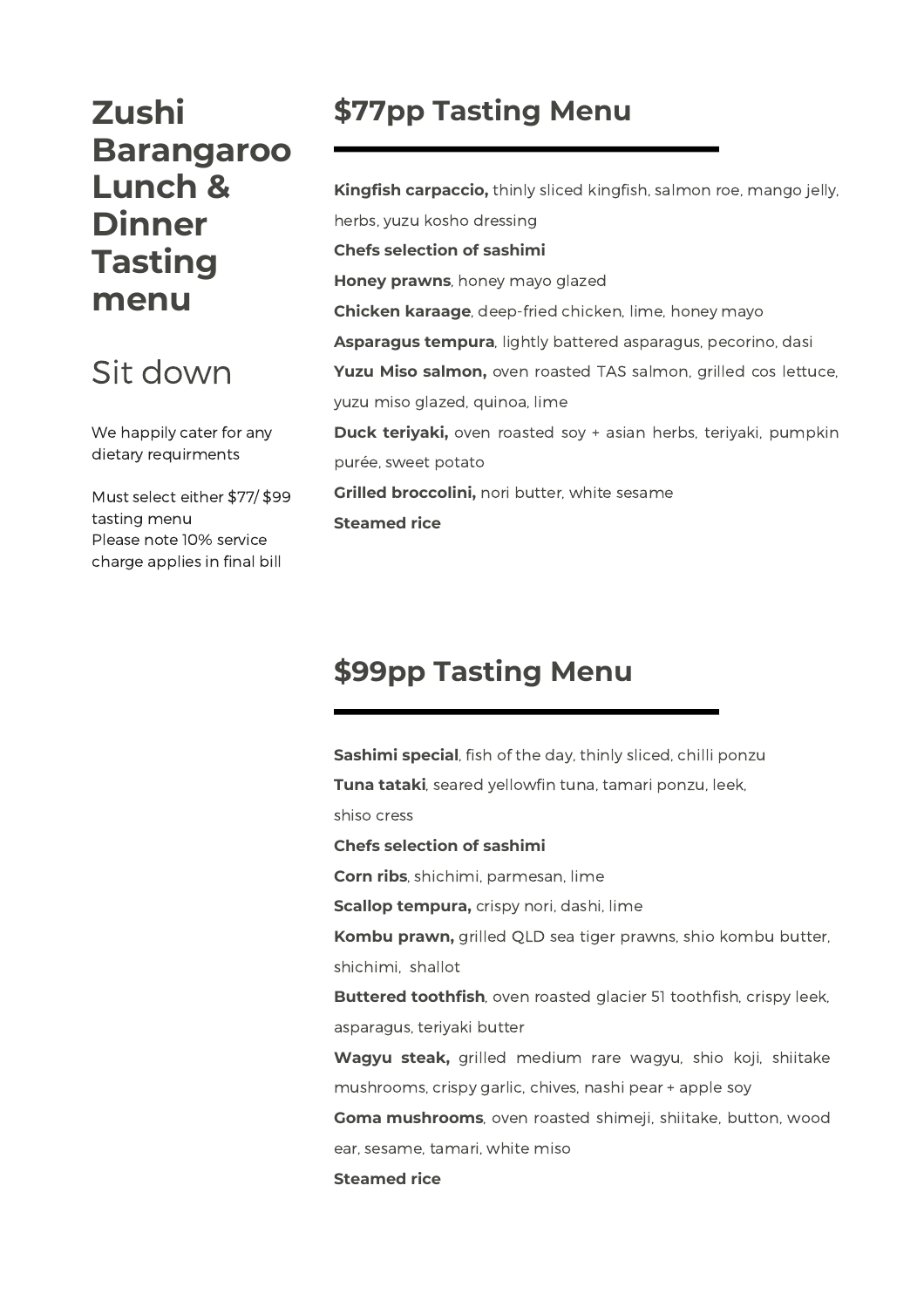### **Zushi Surry Hills Lunch & Dinner Tasting menu**

## Sit down

We happily cater for any dietary requirments

Must select either \$69/ \$89 tasting menu Please note 10% service charge applies in final bill

#### **\$69pp Tasting Menu**

**Kingfish Carpaccio,** sliced kingfish, salmon roe, mango jelly, herbs, yuzu kosho **Chef's selection of sashimi Honey Prawns,** caramelised prawns, honey mayo **Chicken Karaage,** deep-fried chicken, lime, honey mayo **Yuzu Miso Salmon,** oven roasted salmon marinated in miso, baby cos lettuce, yuzu miso glaze, quinoa **Teriyaki Duck,** oven roasted duck marinated in soy + asian herbs, pumpkin purée, broccolini, sweet potato, teriyaki sauce **Grilled Broccolini**, broccolini, sesame, nori butter **Steamed Rice**

#### **\$89pp Tasting Menu**

**Sashimi special,** daily fish sashimi, chilli ponzu

**Tuna Tataki,** seared tuna sashimi, sesame crusted, leek,

shiso cress, tamari ponzu

**Chef's selection of sashimi**

**Asparagus Tempura,** lightly battered asparagus, pecorino + dashi

**Kombu Prawn,** grilled QLD sea tiger prawns, shio kombu butter, shichimi chilli, shallot

**Toothfish,** oven roasted glacier 51 toothfish, leek, asparagus, yuzu tamari butter

**Wagyu Steak,** grilled wagyu medium rare, shio koji, chive, shiitake mushrooms, nashi pear+apple soy

**Goma Mushrooms,** oven roasted shimeji, shiitake, button, wood ear, sesame, tamari, white miso

#### **Steamed rice**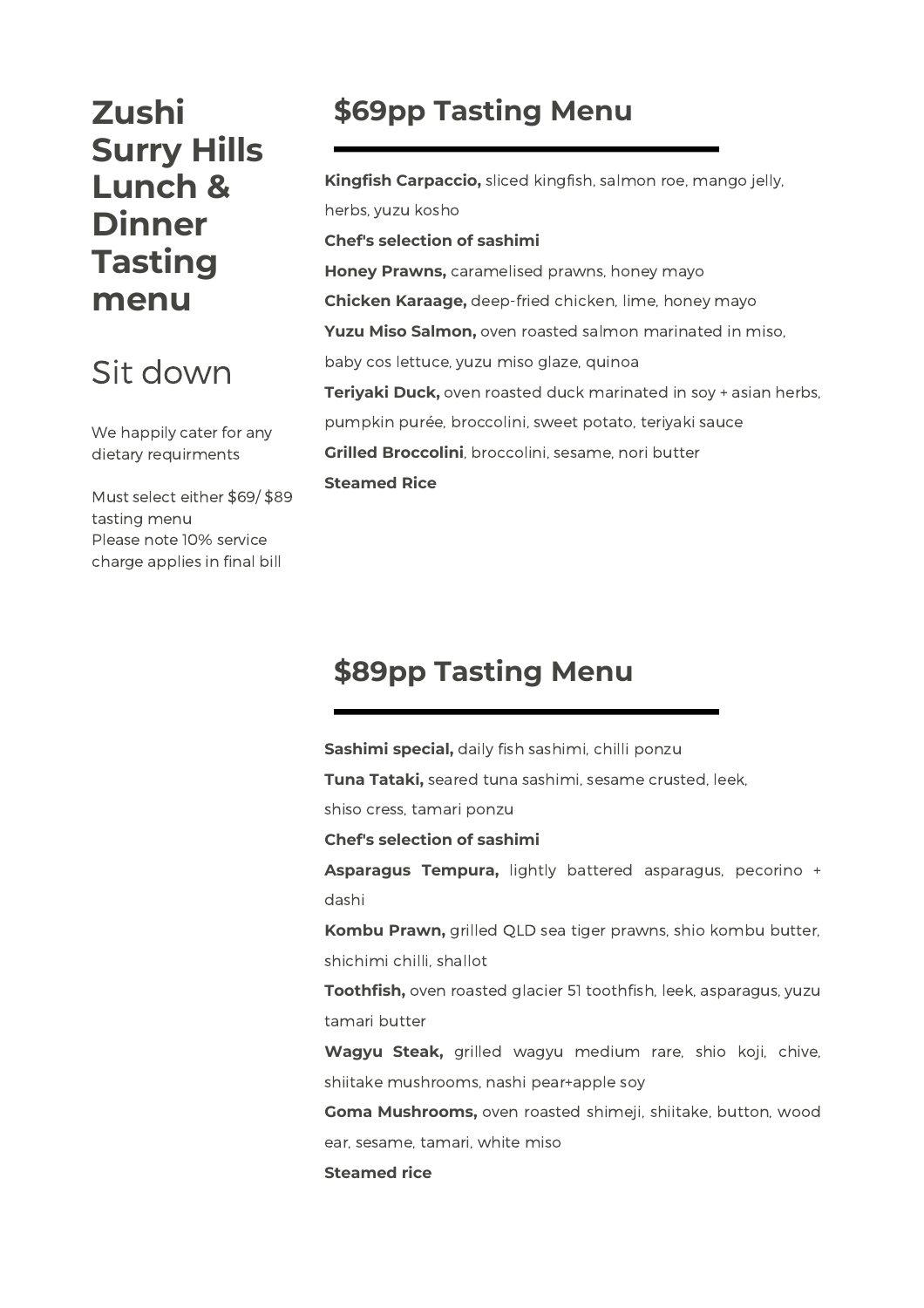#### **Ts&Cs Terms & Conditions**

**The cancellation policy for group bookings at Zushi Barangaroo and Zushi Surry Hills is as follows:**

a) Groups of 10+ Zushi Barangaroo and Zushi Surry Hills are considered a large group booking and must select the tasting menu + 10% service charge applies in final bill. Please note, no shows of more than 80% of your group will incur a \$50pp charge on the credit card provided.

b) If changes or cancellations are made 24 hours prior to the booking date, no charges will incur. Please note the final number and all dietary requirements must be confirmed 24 hours prior to the event. No changes can be made on the day as the full amount agreed upon receipt of confirmation will be charged on the day.

c) All lunch reservations must depart the restaurant no later than 4:00pm and are unable to stay for dinner service.

d) All dinner reservations must depart the restaurant no later than 10:00pm. e) Set menu selection for group bookings is compulsory to ensure stock availability for your event.

f) We hold a full liquor licence so no BYO is allowed. We will only serve alcohol responsibly and have the right to refuse entry and service for customers in accordance with the law. Security or police will be called if you do not cooperate. We will not accept abusive or aggressive behaviour.

g) We can cater for any dietary requirements. No changes are to be made on the day of the event. We cater for most dietary requirements (certain religious requirements excluded) noting that some special dietary needs your guests may have, may have an additional charge. We are more than happy to accommodate any special dietary needs your guests may have such as vegan/vegetarian, coeliac/gluten free and dairy free. Intolerances and allergies will be accommodated for as best possible, however, please be aware that other orders that may contain egg, shellfish, dairy, or other allergy foods are also prepared in the same area so we are only able to sanitise the equipment prior to preparation. Please be advised that whilst all care will be taken, no responsibility will be assumed.

h) We are happy to accommodate for special occasions with your own cakes and decorations however the decorations must be approved by our events team before going ahead as some decorations are against OH&S in certain dining areas such as balloons that are not fixed to it's surrounds. No confetti or glitter is allowed.

i) We have disabled access, space for prams and limited high chairs at each venue so please inform us when booking if these are required.

j) If you use a birthday voucher, they can only be used Mon-Thurs and 1 voucher per table per booking is allowed to be redeemed. You are unable use birthday vouchers in conjunction with other vouchers or specials.

k) Any signed, written confirmation of the order or payment of the deposit/fees for Zushi is an acknowledgment and acceptance of these terms and conditions.

**CONTRACTOR** 

l) Function bookings are not confirmed until we contact you.